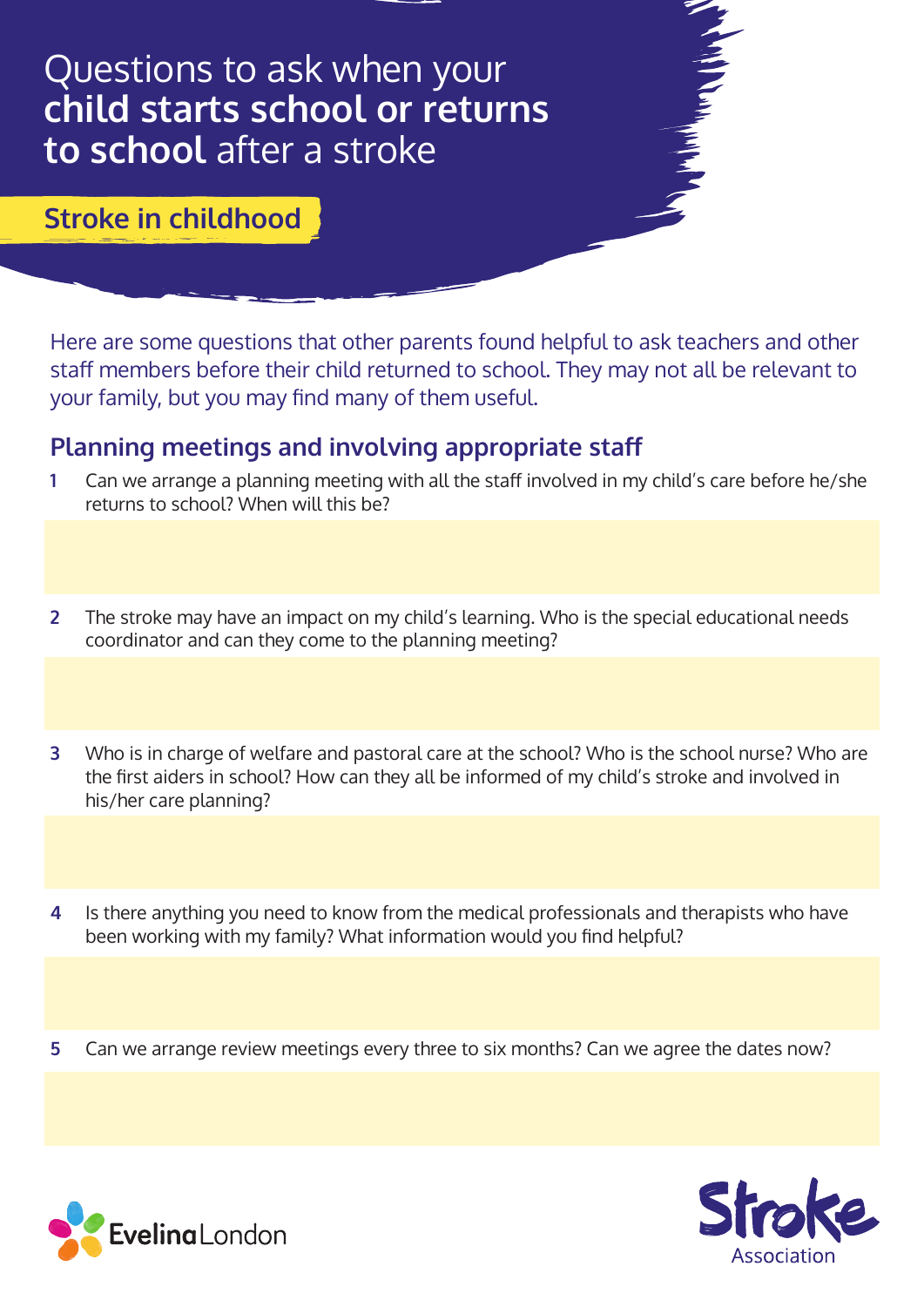## **Documentation and information sharing**

**6** Do you document whether a child has been given specific advice relating to their medical condition (for example keeping hydrated, being allowed more frequent toilet breaks, avoiding specific activities)? How do you ensure that all members of staff are aware of this advice and are frequently updated?

**7** How will you document how my child is getting on when he/she returns? How often will we get feedback on his/her academic progress? Will an educational psychologist be available to assess my child's educational needs?

**8** Every member of staff who will be supporting my child needs to be aware of what has happened. How will you ensure they have the information they need?

**9** How will this information be passed on each academic year to new members of staff who will be supporting my child?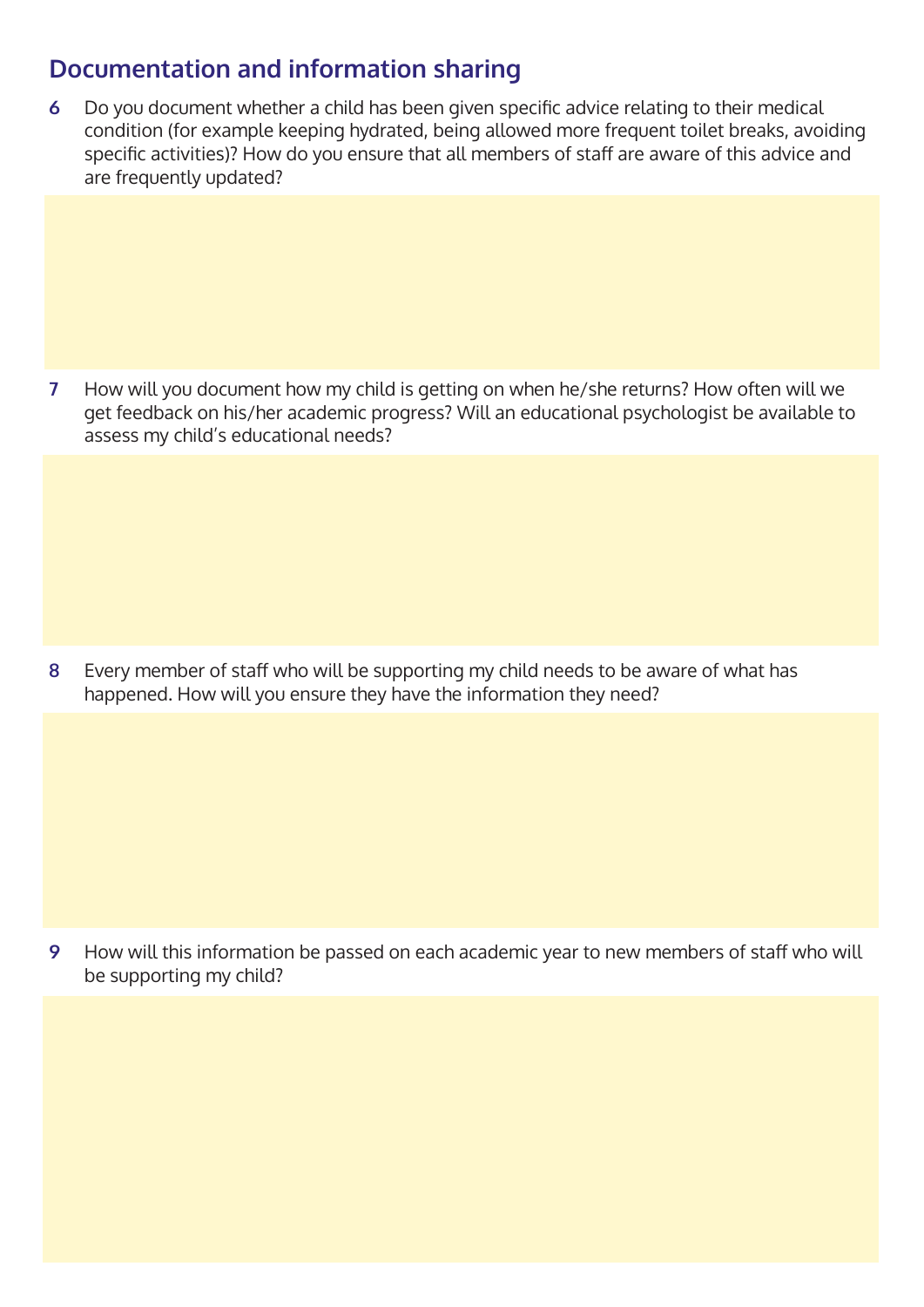## **Training needs**

**10** Do staff know how to spot symptoms of stroke or seizures? Do they know what to do if they see any? Please notify us immediately if… (provide examples as guided by medical staff: for example 'if my child hits his/her head')

**11** Do staff know how to store and administer medicines properly? Who provides this training and how is the use of medicines documented? Will someone else be trained in the event of their absence?

**12** Does this school have any previous experience of working with a child who has been affected by stroke or an acquired brain injury?

**13** Do staff need training in stroke and acquired brain injury? Do they know about organisations that provide resources and ideas to support children in school settings?

**14** My child will need to use aids and equipment (such as splints or orthotics). Can we arrange for staff to be trained on how to support my child to use these?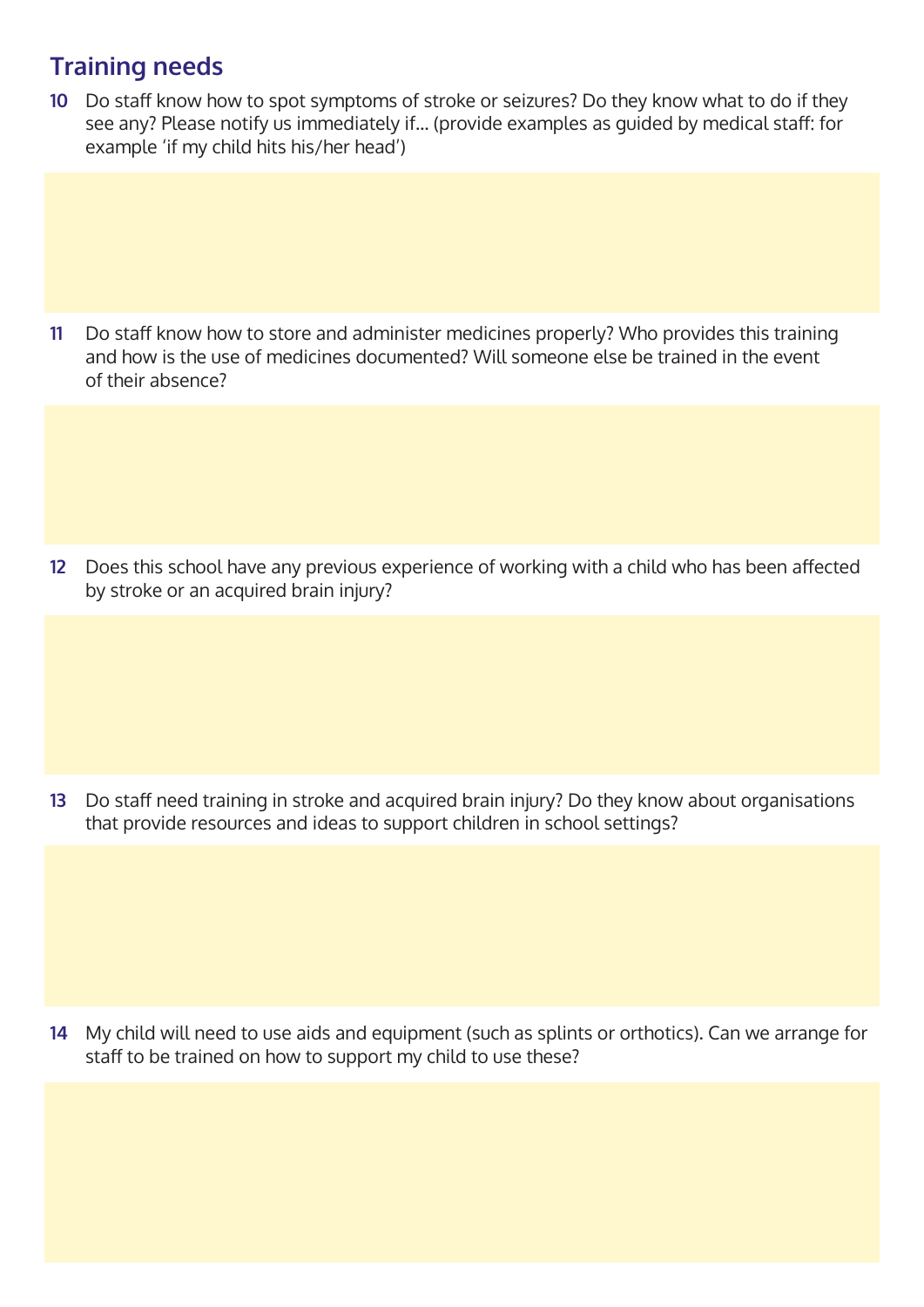#### **Support needs**

**15** Could we set up a gradual return to school to slowly build up how much time my child attends? How can we arrange this?

- **16** The stroke may have an impact on my child's energy levels and concentration. Can we talk about how to identify when my child might need a break and how you can support this (for example, letting the teacher know, being able to use a quiet space, having access to snacks that we provide)?
- **17** Do you have a quiet area where my child can go to if they are feeling tired or overwhelmed (but are not unwell)?

- **18** It may be difficult for my child to transfer quickly between lessons (this may be due to balance difficulties or tiredness, or difficulty managing in crowds). Can they be allowed to leave lessons five minutes early? How can we make sure that all members of staff are aware of this arrangement?
- **19** It may be difficult for my child to carry books and resources between classes. How can you help with this (for example, a buddy to help them, changing where their locker is located, keeping certain resources for them in set lessons)? Is it possible to look at the timetable and reduce his/her walking distances between lessons?
- **20** It may be more difficult for my child to manage their school uniform. Can we make modifications (for example, to zips, buttons or shoes)? Can you make sure that my child has enough time to change between classes if needed?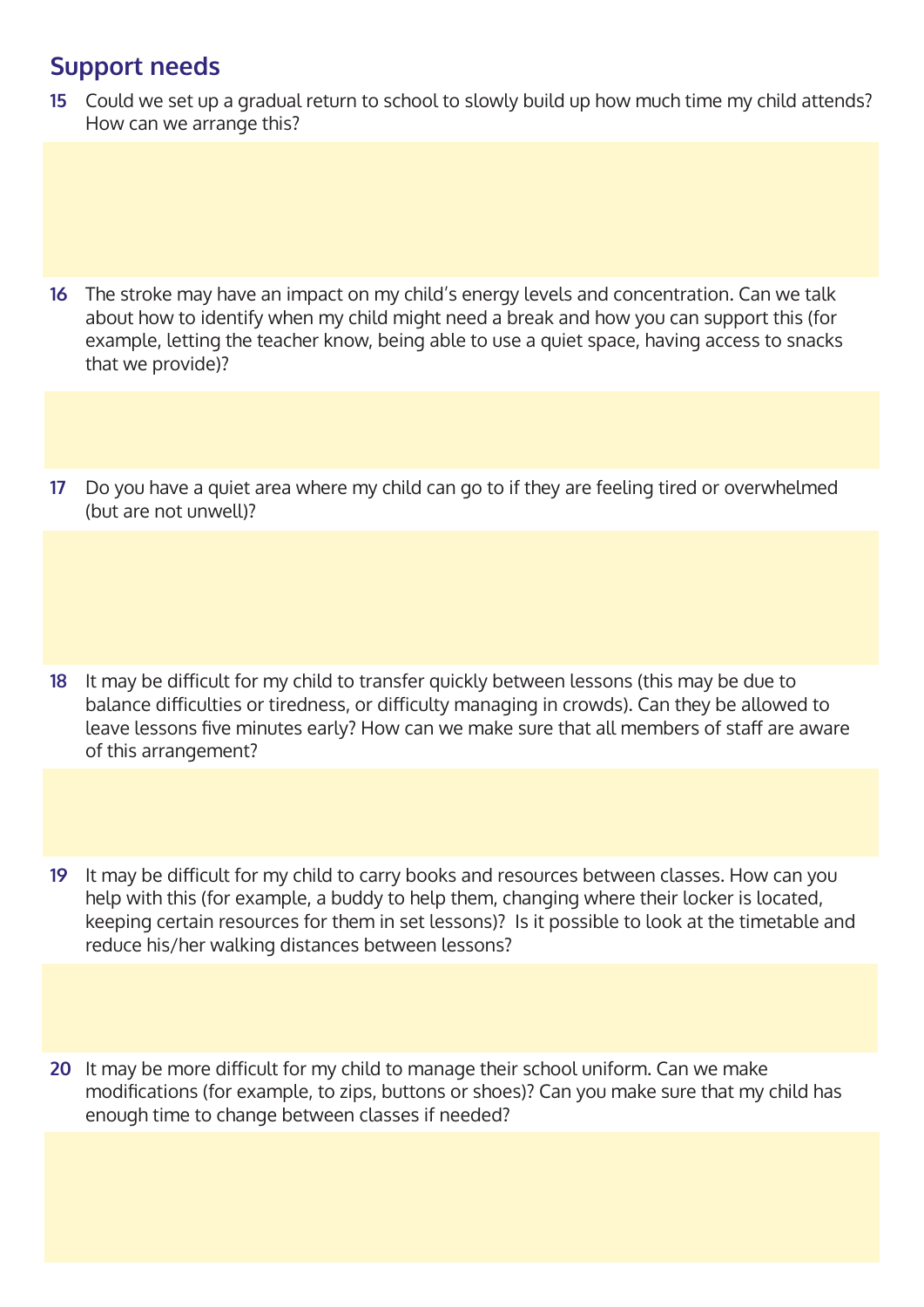**21** Can we talk about the subjects my child does in school (including PE) and discuss the concerns we have about specific topics or activities? We would like to discuss how rehabilitation exercises or strategies from therapists can be incorporated in to lessons like PE or other subjects.

**22** Who is responsible for securing any additional resources to help my child (for example, writing slopes, cushions for their seat, technology)?

**23** What arrangements can be made regarding seating and space in the classroom and during playtime, lunchtime and assemblies?

**24** What support will my child be given to make sure they are included in school activities like sports day and school trips? Can you make sure that we are given time to plan ahead and modify activities if we need to, to make sure my child is included?

**25** Who will have responsibility for my child's emotional wellbeing while at school? Can they have a named person to speak to? If we are worried about issues like their mood or bullying who do we speak to? Do you have a school counsellor or a link to psychological support services?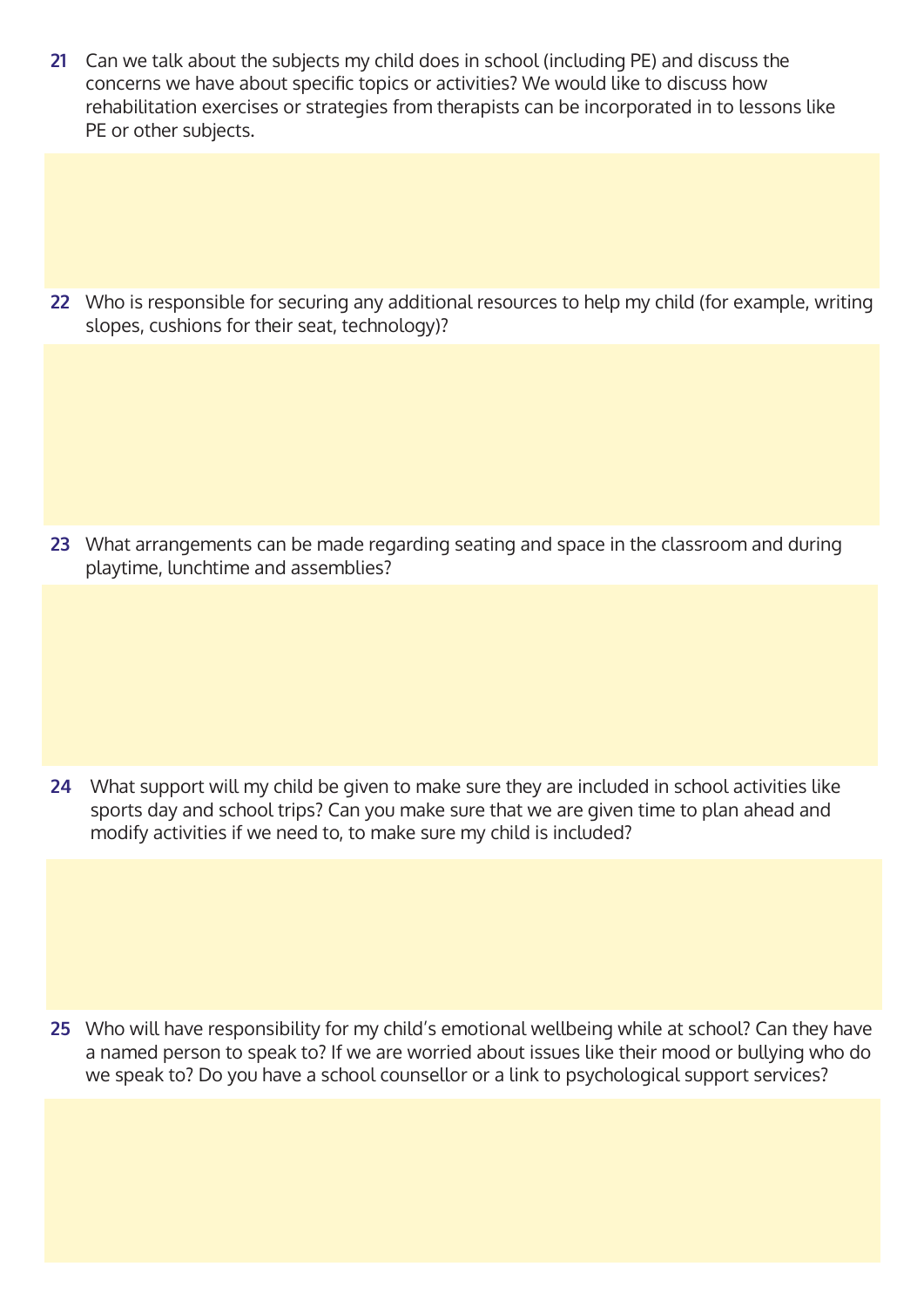# **Timetabling, workload and exams**

**26** My child may need to start with a smaller number of subjects. Can we look at the subjects my child is studying, and discuss whether any of them can be changed or studied over a longer period? Can we schedule rest breaks and catch up sessions in to their timetable?

**27** My child may need longer to complete exams or other support (such as someone to write for them, or toilet or rest breaks). How do we inform examiners and make sure this is in place?

**28** My child may have varied attendance due to appointments, illness and fatigue. How can he/ she be supported to catch up with missed school work?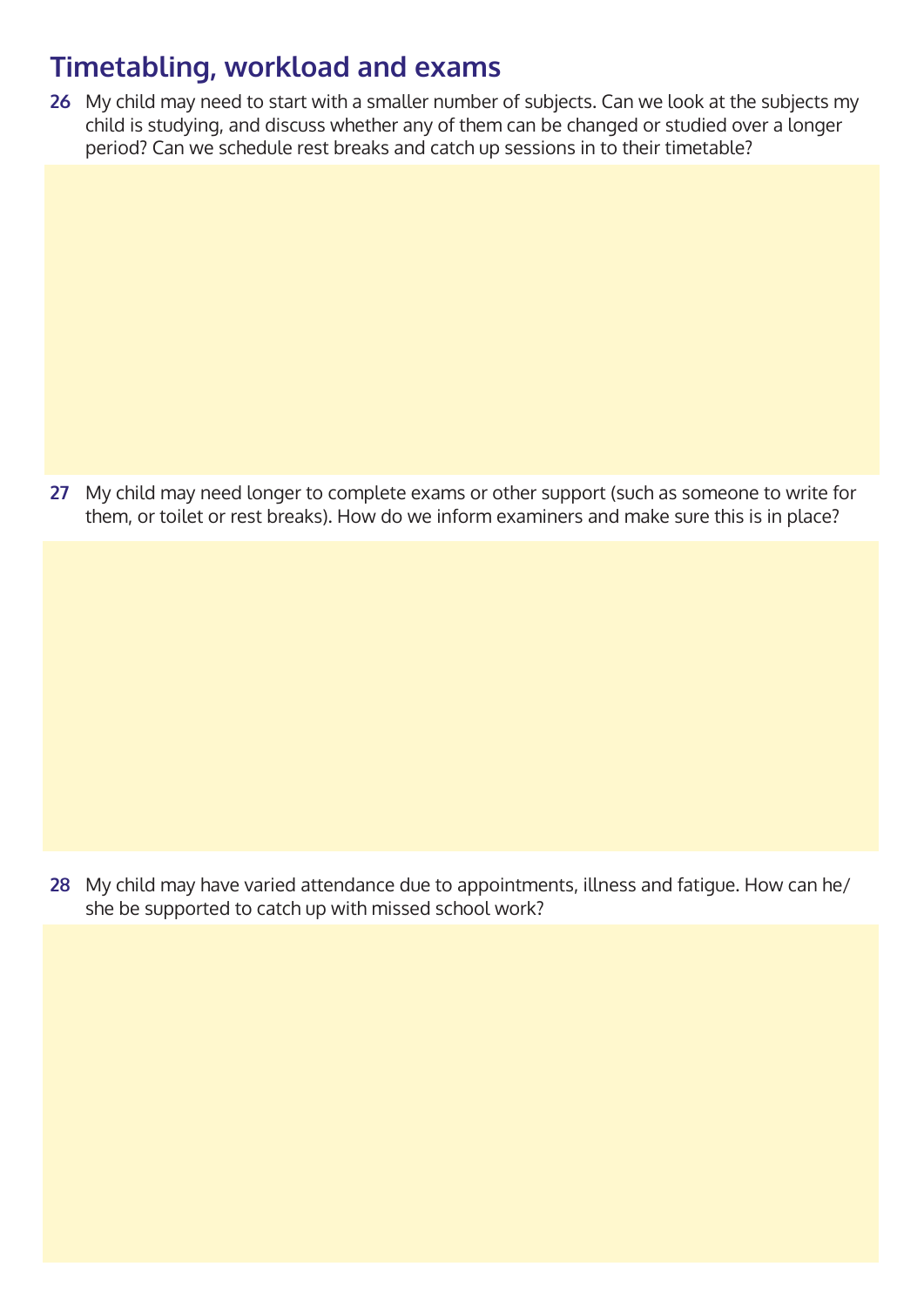# **Communication**

**29** Does your school have its own therapy team (for example physiotherapy or speech and language therapy)? How will they liaise with the other therapists that are working with my child?

**30** Can we set up a communication system (such as a diary or notebook) that staff can use to update me on how things are going and we can use to make sure staff are aware of any issues or concerns?

**31** What have classmates been told about my child's absence and medical history? If my child would like to talk to their classmates about what has happened, or if other children would like to ask questions about what has happened, how can the school support these conversations? Our preference is…

**32** Who should I contact if I am concerned about how my child is managing being back at school? What is the best way to get in touch?

**33** Do you have up-to-date emergency contact details for our family?